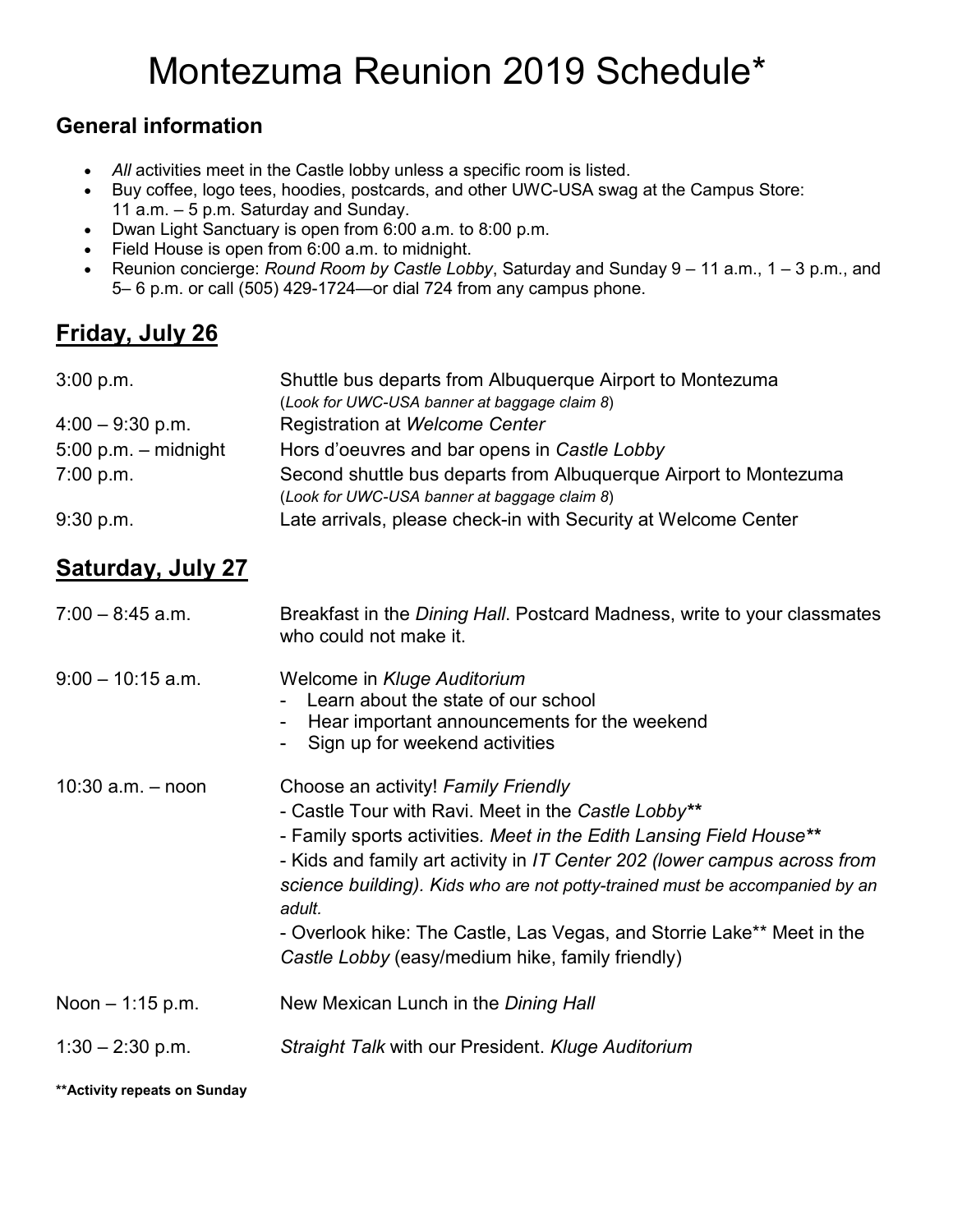| $2:30 - 4:00$ p.m.     | Free time!<br>- Visit The Dwan Light Sanctuary<br>- Hot Springs                                                                                                                                                                                    |
|------------------------|----------------------------------------------------------------------------------------------------------------------------------------------------------------------------------------------------------------------------------------------------|
| $4:00 - 5:30$ p.m.     | Alumni Presentations in Kluge Auditorium. Sit back and enjoy these<br>dynamic presentations, and learn about your peers' current/future projects<br>and passions.                                                                                  |
| $5:30 - 6:30$ p.m.     | Time to get dressed for dinner                                                                                                                                                                                                                     |
| 6:30 p.m.              | Class photos in front of the Castle, beginning with Class of 1988                                                                                                                                                                                  |
| $7:00 - 8:30$ p.m.     | Bar opens in Castle Lobby                                                                                                                                                                                                                          |
| $7:00 - 8:30$ p.m.     | Banquet in the Dining Hall                                                                                                                                                                                                                         |
| $8:30$ p.m. - midnight | Movie and snack for kids in Hebner Room (Castle 1 <sup>st</sup> floor, left from<br>elevator)                                                                                                                                                      |
| $8:30$ p.m. – midnight | Dance Party in Student Center (Castle basement), bar moves to<br><b>Student Center</b>                                                                                                                                                             |
| <b>Sunday, July 28</b> |                                                                                                                                                                                                                                                    |
| $7:30 - 10:00$ a.m.    | Breakfast in the Dining Hall. Postcard Madness                                                                                                                                                                                                     |
| $8:00 - 11:30$ a.m.    | Porvenir Divide Trail #247: two-mile hike by a creek with several creek<br>crossings. Bring closed-toe shoes, swimming suit, water bottle, and sun<br>hat. Meet in Castle Lobby. Snacks provided. 40 spots available--sign-up<br><u>required</u> . |
| $8:30 - 11:30$ a.m.    | Visit & volunteer at the UWC-USA Agroecology Research Center (farm).<br>Bring closed-toe shoes, water bottle, and sun hat. Meet in Castle Lobby.<br>25 spots available.                                                                            |
| $10:00$ a.m. $-$ Noon  | Kids & family art activity in IT Center 202 (lower campus across from<br>science building). Kids who are not potty-trained must be accompanied by an<br>adult.                                                                                     |
| $10:15$ a.m. $-$ Noon  | Choose an activity! Family Friendly<br>- Castle Tour with Ravi. Meet in the Castle Lobby<br>- Overlook hike: The Castle, Las Vegas, and Storrie Lake. Meet in the<br>Castle Lobby (easy/medium hike, family friendly)                              |
| Noon $-1:30$ p.m.      | New Mexican Lunch in the Dining Hall                                                                                                                                                                                                               |